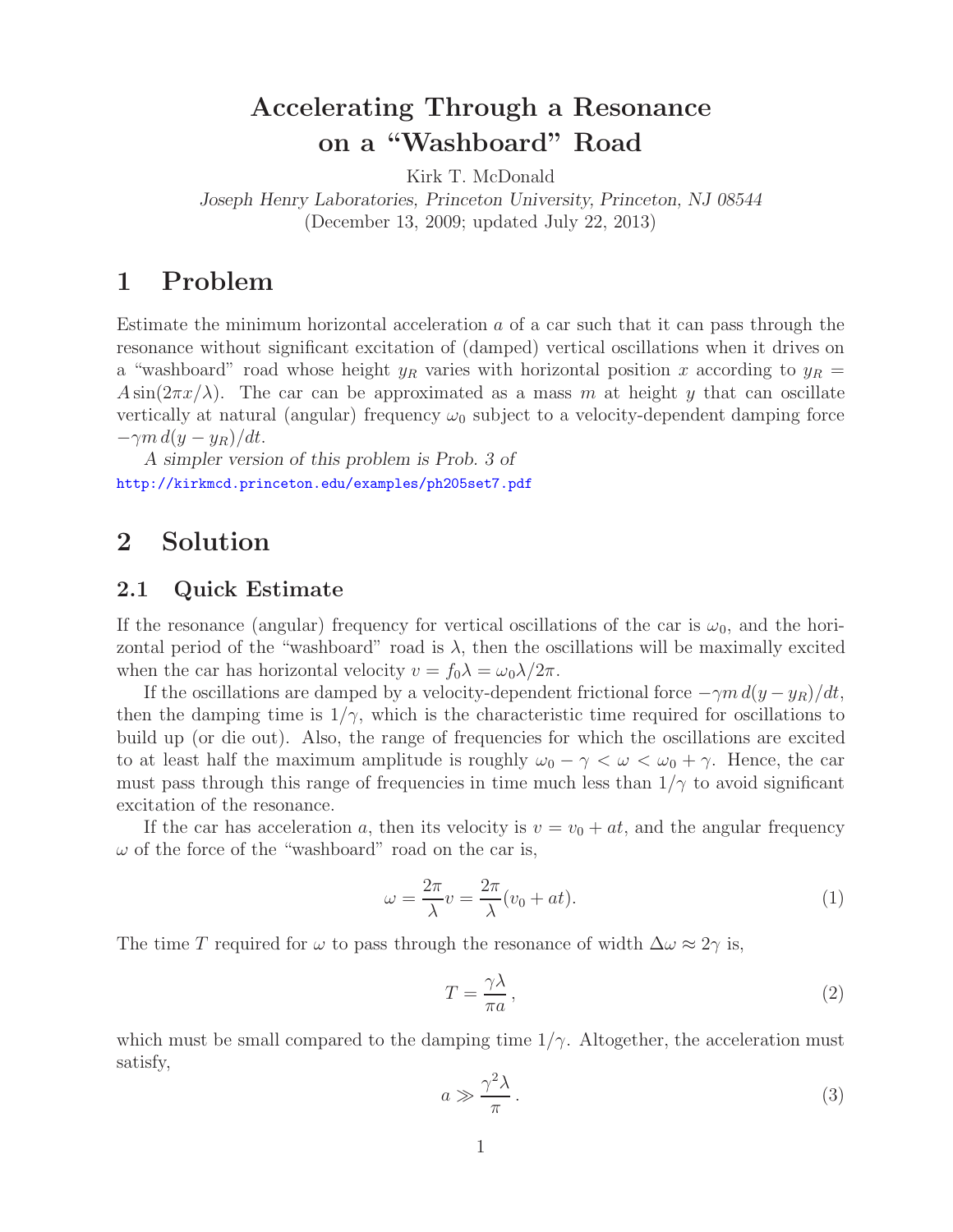Apparently, shock absorbers on cars have  $\gamma \approx 0.5$ , so if the period of the "washboard" is  $\lambda = 10$  m, the acceleration must be large compared to  $10/4\pi \approx 1$  m/s<sup>2</sup> = 0.1 g, where q is the acceleration due to gravity. Thus, the acceleration must be a substantial fraction of  $q$ for the car to pass through the "washboard" resonance with little noticeable effect.

#### **2.2 Further Details**

Suppose the car moves in the  $+x$ -direction with initial speed  $v_0$  when at time  $t = 0$  it encounters a washboard road that occupies the region  $x > 0$ . Thereafter, the car accelerates with constant acceleration a for time T, during which its horizontal position is  $x = v_0 t + a t^2/2$ .

The height  $y_R$  of the surface of the washboard road is,

$$
y_R = A \sin \frac{2\pi x}{\lambda},\tag{4}
$$

so the height  $y_r(t)$  of the road at the position of the car varies as,

$$
y_R(t) = A \sin \frac{2\pi (v_0 t + at^2/2)}{\lambda}.
$$
\n<sup>(5)</sup>

Approximating the car by a mass m at position  $(x, y)$  that is connected to a spring of constant  $k$  and rest length  $L$ , such that the spring only exerts a vertical force, the equation of vertical motion is,

$$
m\ddot{y} = -k(y - y_R - L) - mg - \gamma m \frac{d}{dt}(y - y_R),\tag{6}
$$

assuming a velocity-dependent frictional force proportional to the vertical velocity of the car relative to the road. Clearly, the equilibrium height of mass m is  $y_0 = L - mg/k$ . In the rest of the problem we measure height y relative to  $y_0$ , so the equation of motion can be written as,

$$
\ddot{y} + \gamma \dot{y} + \omega_0^2 y = \omega_0^2 y_R + \gamma \dot{y}_R = \omega_0^2 A \sin \frac{2\pi (v_0 t + at^2/2)}{\lambda} + \frac{2\pi \gamma A}{\lambda} (v_0 + at) \cos \frac{2\pi (v_0 t + at^2/2)}{\lambda}
$$

$$
= Re \left\{ A e^{-i\omega(t)t} \left[ i\omega_0^2 + \frac{2\pi \gamma}{\lambda} (v_0 + at) \right] \right\},\tag{7}
$$

where  $\omega_0 = \sqrt{k/m}$  and,

$$
\omega(t) = \frac{2\pi(v_0 + at/2)}{\lambda}.
$$
\n(8)

The relation (7) is a second-order linear differential equation, whose solution can be expressed as the sum of a particular solution plus the general solution to the homogeneous equation,

$$
\ddot{y} + \gamma \dot{y} + \omega_0^2 y = 0,\tag{9}
$$

subject to a specific set of initial conditions. For the present example we take to the latter to be  $y(0) = 0 = \dot{y}(0)$ , supposing that the car first encounters the washboard road at time  $t=0.$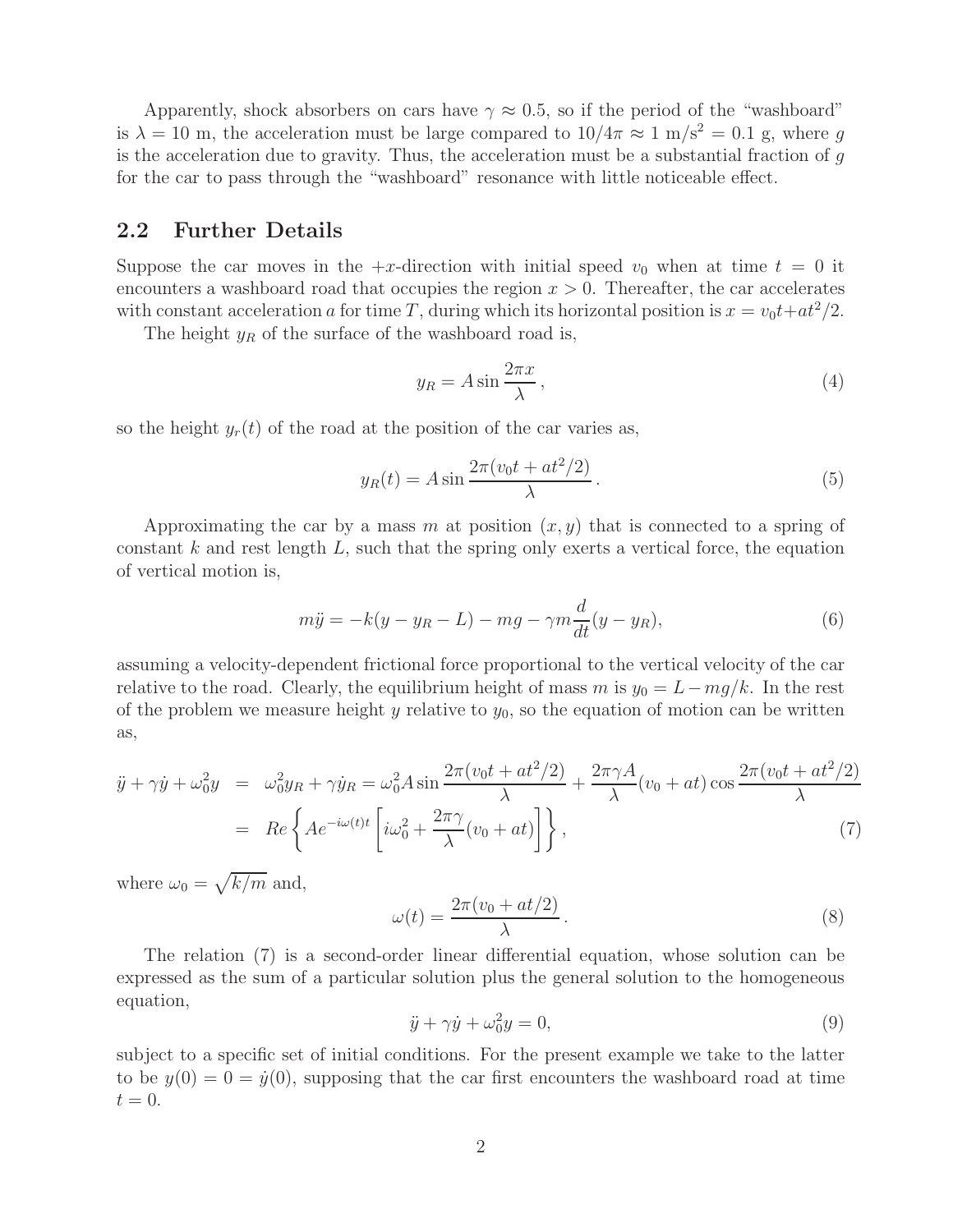As usual, we consider a trial solution to the homogeneous equation (9) of the form,

$$
y(t) = Re[y_0 e^{-i\alpha t}].
$$
\n(10)

Then, eq. (9) leads to the quadratic equation,

$$
\alpha^2 + i\alpha\gamma - \omega_0^2 = 0,\tag{11}
$$

such that,

$$
\alpha = -\frac{i\gamma}{2} \pm \sqrt{\omega_0^2 - \gamma^2/4} \,. \tag{12}
$$

Hence, the general solution to the homogenous equation (9) can be written as,

$$
y = e^{-\gamma t/2} \left[ y_1 \cos \sqrt{\omega_0^2 - \gamma^2/4} t + y_2 \sin \sqrt{\omega_0^2 - \gamma^2/4} t \right],
$$
 (13)

where the real constants  $y_1$  and  $y_2$  are still to be determined.

If the acceleration a is zero such that  $\omega = 2\pi v_0/\lambda$  is constant, then the steady-state vertical oscillations of the car (for  $t > 0$ ) are described by,

$$
y(t) = Re\left[\frac{Ae^{-i\omega t}(i\omega_0^2 + \gamma\omega)}{\omega_0^2 - \omega^2 - i\gamma\omega}\right] = A\frac{-\gamma\omega^3\cos\omega t + [\omega_0^2(\omega_0^2 - \omega^2) + \gamma^2\omega^2]\sin\omega t}{(\omega_0^2 - \omega^2)^2 + \gamma^2\omega^2}.
$$
 (14)

The energy stored in the steady oscillatory motion is,

$$
U = \frac{k}{2} |y|^2, \qquad (15)
$$

.

and the time-average power consumed by the damping is,

$$
P = \frac{1}{2} Re(F\dot{y}^*) = \frac{\gamma m}{2} |\dot{y}|^2 = \frac{\gamma m \omega^2}{2} |y|^2.
$$
 (16)

The ratio of the stored energy to the energy consumed per cycle at resonance is,

$$
\frac{Q}{2\pi} = \frac{U}{P(2\pi/\omega_0)} = \frac{k}{2\pi\gamma m\omega} = \frac{\omega_0}{2\pi\gamma},\qquad(17)
$$

which confirms the well-known result that  $Q = \omega_0/\gamma$ .

The full width at half maximum of the resonance curve  $|y(\omega)| = \omega_0^2 A / \sqrt{(\omega_0^2 - \omega^2)^2 + \gamma^2 \omega^2} \approx$  $\omega_0 A / \sqrt{4(\omega_0 - \omega)^2 + \gamma^2}$  is  $\Delta \omega = \sqrt{3}\gamma \approx 2\gamma$ .

Returning to the full differential equation (7), its solution is the sum of eqs. (13) and  $(14)$ , again assuming that  $a = 0$ ,

$$
y(t) = A \frac{-\gamma \omega^3 \cos \omega t + [\omega_0^2 (\omega_0^2 - \omega^2) + \gamma^2 \omega^2] \sin \omega t}{(\omega_0^2 - \omega^2)^2 + \gamma^2 \omega^2} + e^{-\gamma t/2} \left[ y_1 \cos \sqrt{\omega_0^2 - \gamma^2 / 4} \, t + y_2 \sin \sqrt{\omega_0^2 - \gamma^2 / 4} \, t \right]
$$
\n(18)

The initial conditions are,

$$
y(0) = 0 = -\frac{\omega^3 \gamma A}{(\omega_0^2 - \omega^2)^2 + \gamma^2 \omega^2} + y_1, \qquad i.e., \qquad y_1 = \frac{\omega^3 \gamma A}{(\omega_0^2 - \omega^2)^2 + \gamma^2 \omega^2}, \tag{19}
$$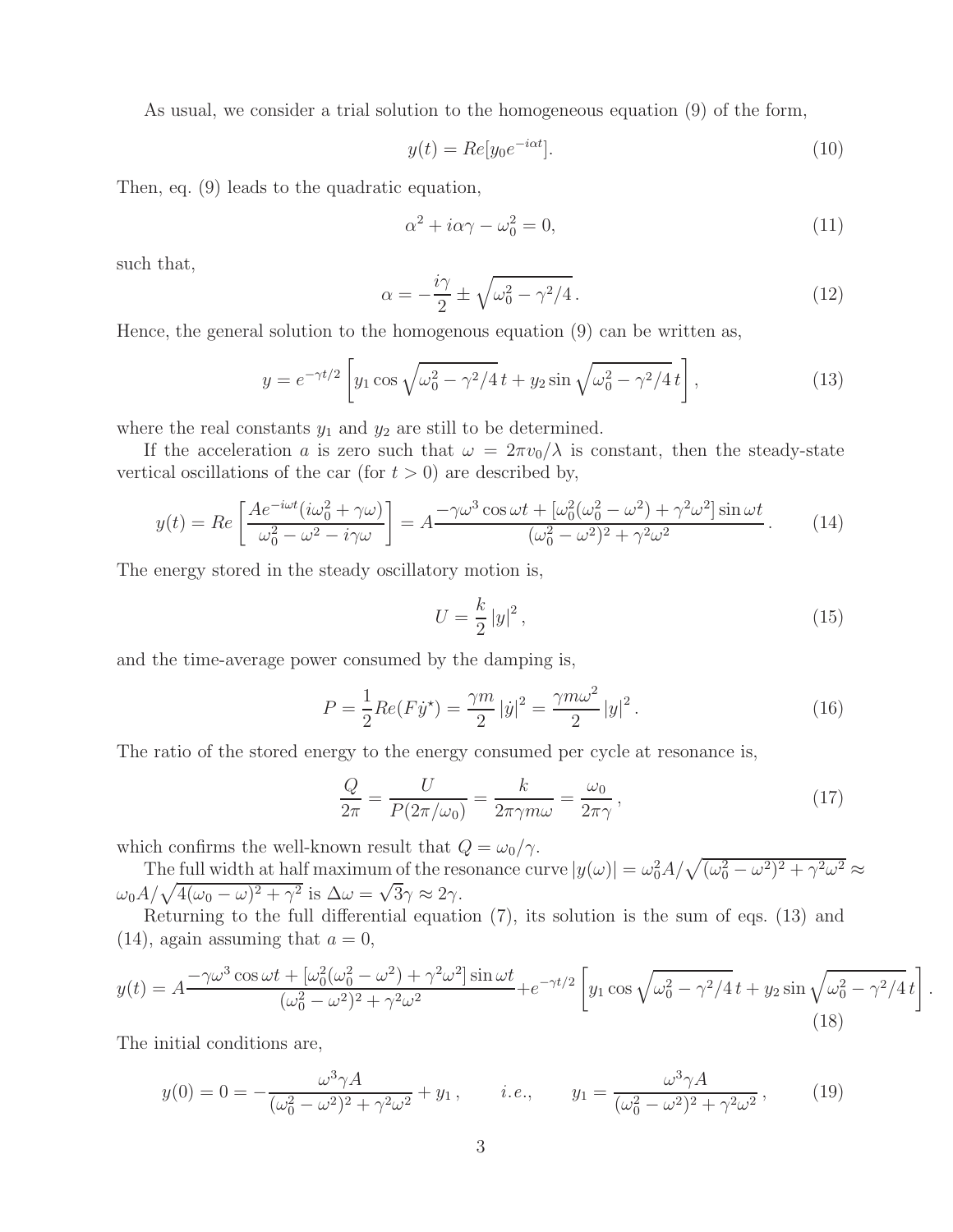and,

$$
\dot{y}(0) = 0 = \frac{[\omega_0^2 \omega (\omega_0^2 - \omega^2) + \gamma^2 \omega^3] A}{(\omega_0^2 - \omega^2)^2 + \gamma^2 \omega^2} - \frac{\gamma}{2} y_1 + \sqrt{\omega_0^2 - \gamma^2 / 4} y_2
$$

$$
= \frac{[\omega_0^2 \omega (\omega_0^2 - \omega^2) + \gamma^2 \omega^3 / 2] A}{(\omega_0^2 - \omega^2)^2 + \gamma^2 \omega^2} + \sqrt{\omega_0^2 - \gamma^2 / 4} y_2.
$$
(20)

Finally, the vertical motion of the car (for fixed  $\omega$ ) is given by,

$$
y(t) = \frac{A}{(\omega_0^2 - \omega^2)^2 + \gamma^2 \omega^2} \left\{ \omega^3 \gamma \left[ e^{-\gamma t/2} \cos \sqrt{\omega_0^2 - \gamma^2/4} t - \cos \omega t \right] \right\} \tag{21}
$$

$$
-\left[\frac{\omega_0^2 \omega(\omega_0^2-\omega^2)+\gamma^2 \omega^3/2}{\sqrt{\omega_0^2-\gamma^2/4}}e^{-\gamma t/2}\sin\sqrt{\omega_0^2-\gamma^2/4}t - [\omega_0^2(\omega_0^2-\omega^2)+\gamma^2 \omega^2]\sin\omega t\right]\bigg\},\right.
$$

as sketched below for  $\omega = \omega_0 = 16\gamma$ .



We see that the motion has very nearly reached its full amplitude after  $Q = \omega_0/\gamma = 16$ cycles. This confirms the argument in sec. 2.1 that the acceleration of the car must be sufficient that the angular frequency  $\omega$  of the driving force due to the washboard road must be within  $\pm \gamma$  of  $\omega_0$  only for a time small compared to  $1/\gamma$ , *i.e.*, for a time much less than Q cycles.

# **A Appendix: No Damping as an Illustration of the Higgs Mechanism**

If the damping constant  $\gamma$  is zero, and a steady state could still somehow be achieved, then the vertical oscillations have amplitude,

$$
y(t) = A \frac{\omega_0^2 \sin \omega t}{\omega_0^2 - \omega^2},
$$
\n(22)